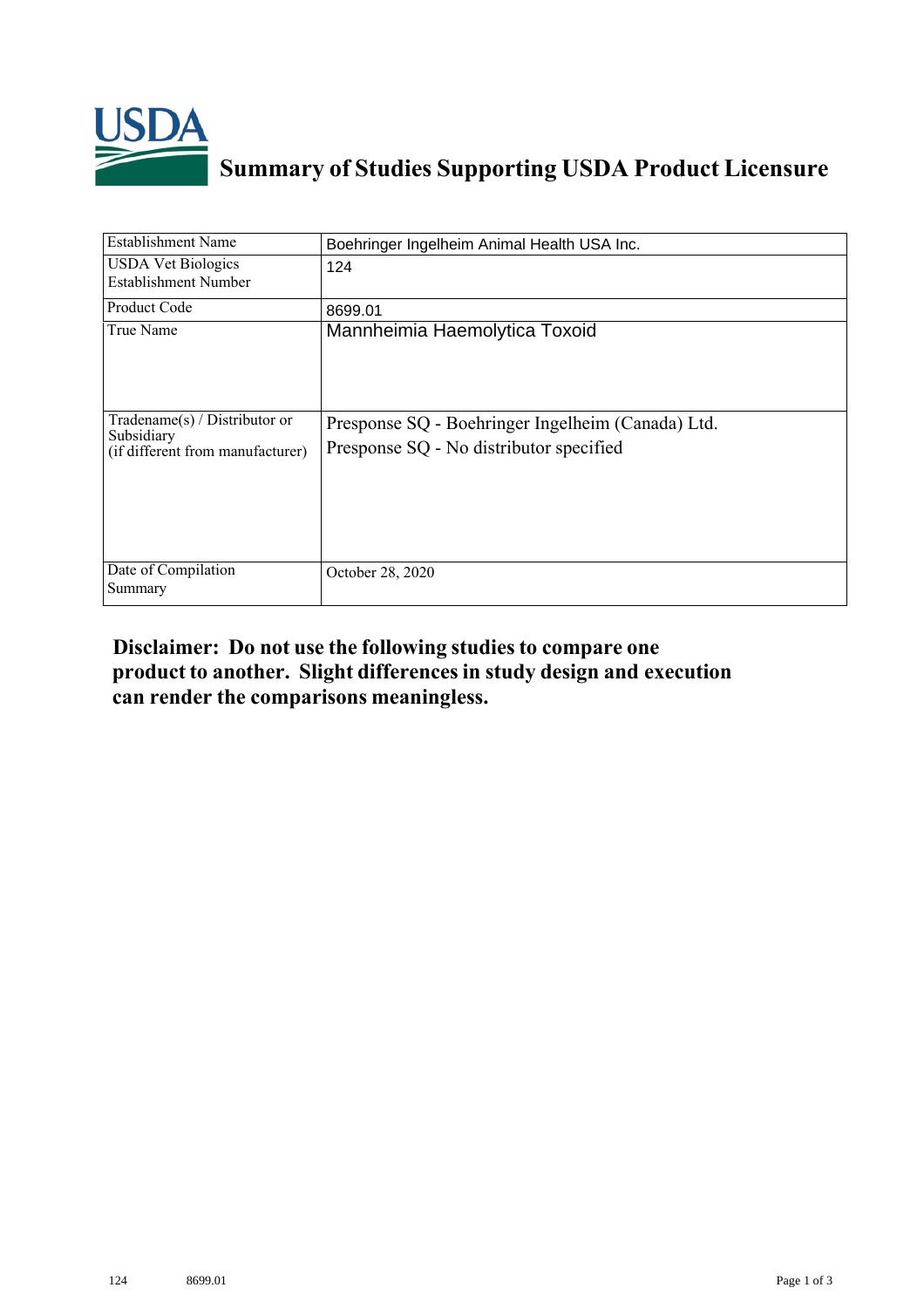| <b>Study Type</b>              | Efficacy                                                                                                                                                                                                                                                                                                                    |
|--------------------------------|-----------------------------------------------------------------------------------------------------------------------------------------------------------------------------------------------------------------------------------------------------------------------------------------------------------------------------|
| <b>Pertaining to</b>           | Mannheimia haemolytica                                                                                                                                                                                                                                                                                                      |
| <b>Study Purpose</b>           | Demonstration of efficacy against Mannheimia haemolytica                                                                                                                                                                                                                                                                    |
| <b>Product Administration</b>  |                                                                                                                                                                                                                                                                                                                             |
| <b>Study Animals</b>           | <b>Bovine</b>                                                                                                                                                                                                                                                                                                               |
| <b>Challenge Description</b>   |                                                                                                                                                                                                                                                                                                                             |
| <b>Interval observed after</b> |                                                                                                                                                                                                                                                                                                                             |
| challenge                      |                                                                                                                                                                                                                                                                                                                             |
| <b>Results</b>                 | Study data were evaluated by USDA-APHIS prior to product<br>licensure and met regulatory standards for acceptance at the time<br>of submission. No data are published because this study was<br>submitted to USDA-APHIS prior to January 1, 2007, and APHIS<br>only requires publication of data submitted after that date. |
| <b>USDA Approval Date</b>      | July 17, 1996                                                                                                                                                                                                                                                                                                               |